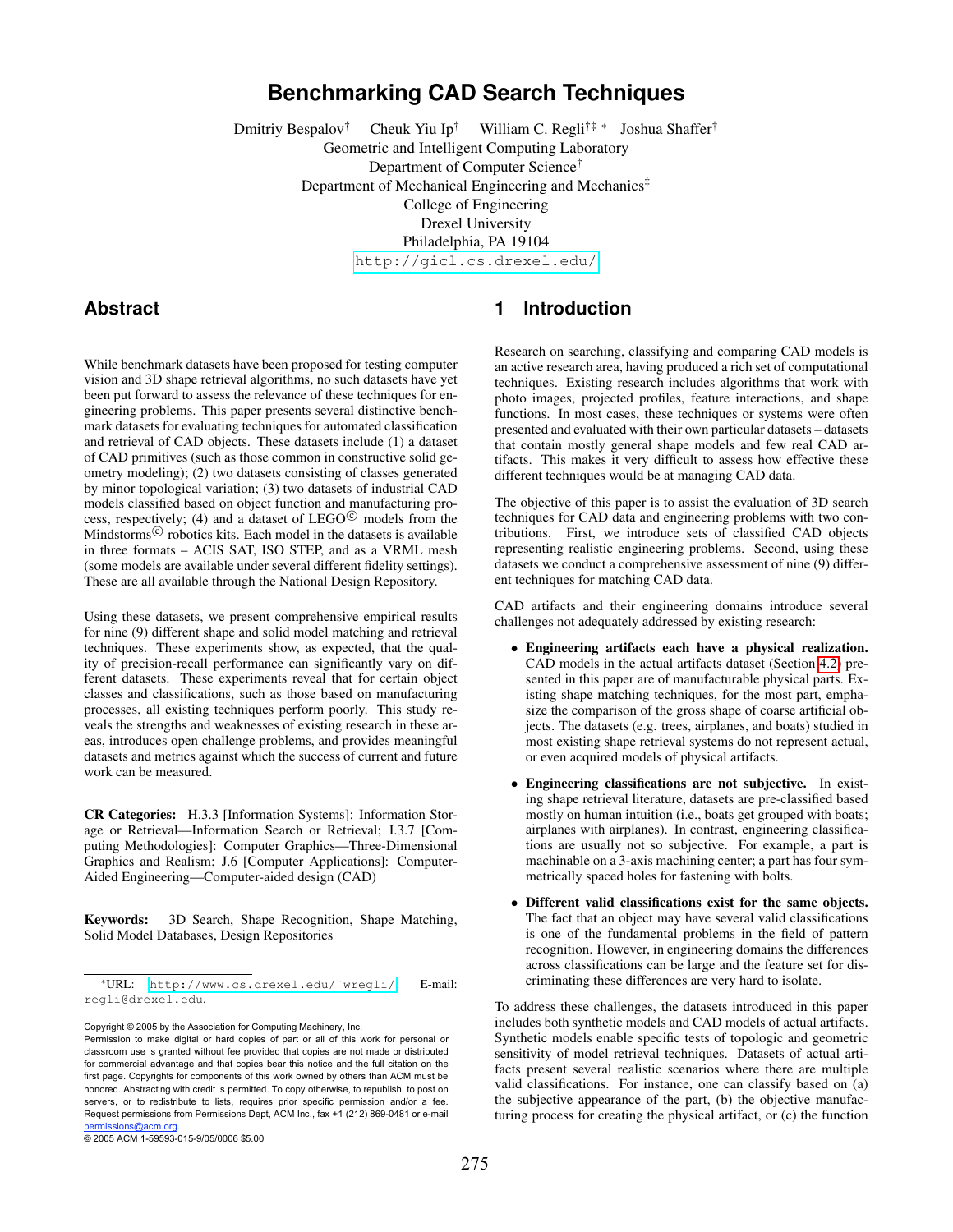of the part. Hence, the dataset is of actual artifacts under multiple classifications, including manufacturing process classification and functional classification. To enable an objective comparison of both CAD models classifications and retrieval systems, all of the datasets introduced in this paper are freely available at

<http://www.designrepository.org/datasets/>.

The remainder of this paper will be organized as follows: we will review related work in CAD model representation and comparison, discuss the relations of CAD model attributes and classification, and then present synthetic and actual artifact datasets. Evaluation with various CAD matching and searching techniques demonstrates the use of the datasets as a common benchmark.

## **2 Related Research**

Before introducing benchmark datasets of classified CAD models, we briefly review the research work on representing and comparing CAD models. Additionally, present a survey of some benchmark datasets from closely related disciplines like computer graphics and vision.

## **2.1 Representation of CAD Models**

Most CAD models are solid models defined parametrically. However, approximated shape models represented by a polygonal mesh are becoming another useful representation thanks to the development of rapid prototyping from approximated models and the acquisition of shape models through 3D scanning.

#### **2.1.1 Solid Model Representations**

CAD models are traditionally exact representations of 3D solids, which are suitable for creating physical models. In commercial CAD systems like Pro/Engineer and I-DEAS, models are dominantly represented by exact parametric or different kinds of engineering features. Objects are represented by a data structure that gives information about each of the object's faces, edges, vertices, and how they are joined together. For example, under boundary representation (B-Rep), two types of information are recorded: (1) a topology record of the connectivity of faces and edges; (2) and a set of parametric equations that describes the geometry and the location of vertices, faces, and edges (e.g. NURBS). Solid models give a complete and compact representation for design, simulation, and manufacturing purposes. Yet these models are usually stored in proprietary data formats between different CAD/CAM systems. Thus, for example, comparing models generated on I-DEAS against Pro/Engineer involves some lossy data exchange process, through conversion from STEP to IGES, or approximated shape models.

## **2.1.2 Shape Model Representations**

3D shape models are approximated models characterized by a mesh of polygons for presentation or rendering purposes in computer graphics. Rather than exact parametric equations, polygons are used to approximately curved surfaces. Only the geometry of triangles are stored without any topological information. In contrast to proprietary solid model formats, open mesh file formats such as VRML and STL, are widely available. Although shape models are not suitable for modeling physical properties or simulations in CAD/CAM systems, polygonal meshes can serve as the lowest common denominator in comparing CAD models, by faceting solid models generated by different modeling systems. Shape models of objects can also be acquired easily by using laser scanners or CT to enable comparison of digital and physical artifacts.

## **2.2 Comparing 3D CAD Models**

This research aims to provide a benchmark for information retrieval in CAD database systems. Enabling them to test the indexing and query mechanisms, in a manner similar to multimedia databases and knowledge management systems. Some of the past work in this area, is reviewed; in addition to the work from computer graphics and computer vision that are related to efforts of this paper.

There are two basic types of approaches for matching and retrieval of 3D CAD data: (1) *feature-based* techniques and (2) *shape-based* techniques.

## **2.2.1 Comparing Solid Models**

Feature-based techniques [\[Han et al. 2000;](#page-9-0) [Shah et al. 2001\]](#page-11-0), dating from late 1970s [\[Kyprianou 1980\]](#page-10-0), extract engineering features (e.g. machining features, form features) from a solid model of a mechanical part for use in database storage, automated GT coding. Elinson et al. [\[Elinson et al. 1997\]](#page-9-1) used feature-based reasoning for retrieval of solid models for use in variant process planning. Cicirello and Regli [\[Cicirello and Regli 1999\]](#page-9-2) examined how to develop graph-based data structures and create heuristic similarity measures among artifacts; this work was extended in [\[Cicirello and](#page-9-3) [Regli 2002\]](#page-9-3) to a manufacturing feature-based similarity measurement. McWherter et al. [\[McWherter et al. 2001\]](#page-11-1) have integrated these ideas with database techniques to enable indexing and clustering of CAD models based on shape and engineering properties. Cardone et al. [\[Cardone et al. 2004\]](#page-9-4) compared machining features of solid models for manufacturing cost estimation.

## **2.2.2 Comparing Shape Models**

The shape-based techniques are more recent, owing to research contributions from computational geometry, computer vision, and computer graphics. From the polygon mesh, different transformation invariant attributes can be extracted as the means of similarity among 3D models. Thompson et al. [\[W.B.Thompson et al. 1999\]](#page-11-2) examined the reverse engineering of designs by generating surface and machining feature information off of range data collected from machined parts. Hilaga et al. [\[Hilaga et al. 2001\]](#page-9-5) present a method for matching 3D topological models using multi-resolution reeb graphs. The method of Osada et al. [\[Osada et al. 2002\]](#page-11-3) creates an abstraction of the 3D model as a probability distribution of samples from a shape function acting on the model. Novotni and Klein [\[Novotni and Klein 2004\]](#page-11-4) demonstrated the use of 3D Zernike descriptors. Kazhdan et al. [\[Kazhdan et al. 2003\]](#page-10-1) compares 3D models with spherical harmonics. For further information, Velkamp and Tangelder [\[Veltkamp and Tangelder 2004\]](#page-11-5) published a recent survey on shape retrieval methods. While these techniques target to compare general 3D models, Ip et al. [\[Ip et al. 2002;](#page-9-6) [Ip](#page-9-7) [et al. 2003\]](#page-9-7) and Bespalov et al. [\[Bespalov et al. 2003\]](#page-8-0) are focused on comparing shape models of CAD with shape distributions and scale-space representations. Iyer et al. [\[Iyer et al. 2003a;](#page-9-8) [Iyer et al.](#page-9-9) [2003b\]](#page-9-9) presented a CAD oriented search system. Surveys of shape comparison for engineering parts were published by Iyer et al. [\[Iyer](#page-9-10) [et al. 2005\]](#page-9-10) and Cardone et al. [\[Cardone et al. 2003\]](#page-8-1).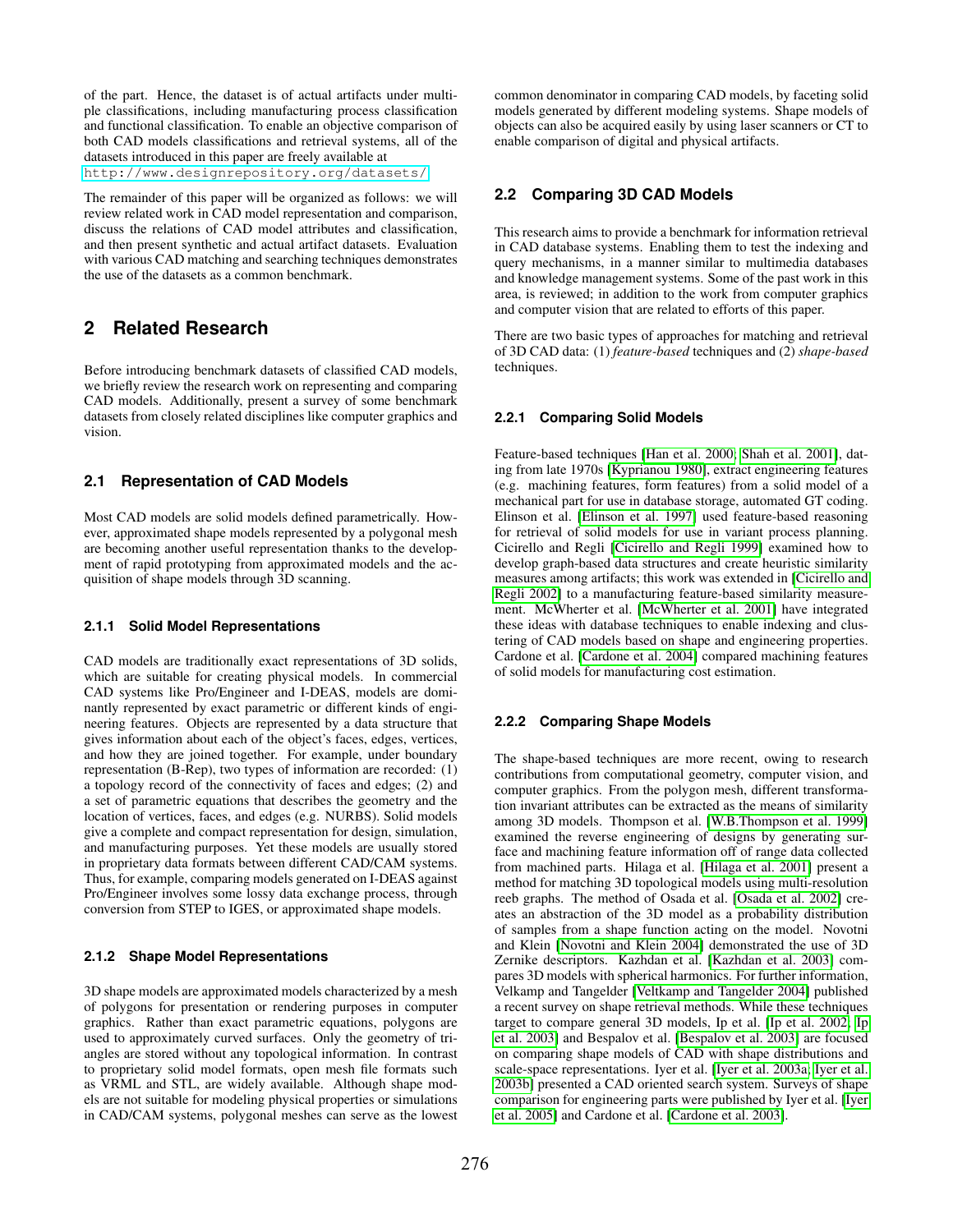#### **2.3 Other Benchmark Datasets**

There are many benchmark datasets comprised of synthetic and realistic data in the domain of computer vision and computer graphics. The Columbia Object Image Library (COIL-100) [\[Nene et al.](#page-11-6) [1996\]](#page-11-6) aimed to assist object recognition from 2D photos. It contains 7200 photos of 100 objects in different poses. In face recognition research, the Yale face database provides 5760 images from 10 people each seen under 576 viewing conditions for testing. A number of synthetic image sequences are provided to test optical flow and motion analysis applications. Recently, the Princeton Shape Benchmark [\[Shilane et al. 2004\]](#page-11-7) has provided 1,814 3D polygonal models, collected from the web for evaluating shape-based retrieval and analysis algorithms. The models were chosen from heterogeneous categories ranging from animals, furniture, and airplanes.

## **3 Classifying CAD Data**

To outline the important attributes for computers to classify CAD models, we investigate the relationship between information provided by the model representations and various themes in CAD classifications.

A typical classification of CAD models is by their appearance, this is similar to the goal of computer vision and computer graphics, retrieving models that look similar for humans. Moreover, one important distinction in between CAD models and general 3D models is that CAD models are designed to be physically constructed. The manufacturing processes and the use of artifacts are important properties of CAD. CAD models can be objectively classified by their manufacturing processes and functions, in addition to their subjective appearance.

Automatic classification of CAD models consists of two steps. (1) Abstract the models by extracting relevant attributes to support their classification target. (2) Compare the attributes across the dataset and group similar models together. For the purpose of a CAD dataset, the following three criteria illustrate common CAD classification targets.

## **3.1 Appearance**

Classifying parts by their visual appearance is a natural target. Numerous research efforts in computer vision attempted to classify engineering artifacts from their 2D photo images. With respect to 3D models, the computer graphics community used approximated shape models to perform shape matching. Related research focused on comparing meshes of polygons to one another. Attributes related to geometry (locations of vertices and edges of triangles) of the mesh are sampled and have become the focus of representing the model's appearance.

## **3.2 Manufacturing Processes**

One interest in computer aided engineering is computer aided manufacturing, automating the generation of manufacturing process plans from CAD models. Classification of CAD models according to different classes of manufacturing processes has become an important interest. Recently, Yao et al [\[Yao et al. 2003\]](#page-11-8). investigated in milling processes from 3D scan data. Cardone et al. [\[Cardone](#page-9-4) [et al. 2004\]](#page-9-4) estimated cost of prismatic machined parts by matching machining feature information. Apart from the recent effort, automated process planning is traditional derived from recognized manufacturing features on CAD models. Feature recognition interprets a part in terms of manufacturing features, such as slots, holes, and pockets. Popular approaches to this problem include graphbased, volumetric decomposition, and hint-based feature recognition. All of them utilize exact topology and geometry provided by solids to generate manufacturing features. Graph based approaches extract the topology of the model as a graph (faces as vertices and edges as edges), then recognize subgraphs that compose features. Hint based approach search for features through the set of hints on the models, and then employ a completion procedure according to the nearby geometry and topology to generate manufacturing features. Topology and geometry of solid models directly influence the manufacturing process based classifications.

## **3.3 Functional**

Functional classification describes how engineering artifacts are used. This classification ties a part directly to its application. High level semantics of parts becomes the key attributes for comparison and classification. Kopena et al. [\[Kopena and Regli 2003\]](#page-10-2), Szykman et al. [\[Szykman et al. 1999\]](#page-11-9) and Wood et al. [\[Wood and](#page-11-10) [Verma 2003\]](#page-11-10) attempted to model the semantics of parts formally with knowledge representation technologies. However, it is unclear if there is a mapping between the low level attributes (e.g. topology, geometry and tolerance) of a CAD model and its function. Current functional classification of CAD models are highly dependent on human labeling. To make a connection in between the semantics and CAD model attributes, it is essential to construct a set of labeled CAD models that permits one to data mine the associations between low level model attributes and functionalities.

# **4 The Datasets**

Synthetic models and models of actual artifacts are provided in the proposed CAD dataset. To assist classification, datasets are designed to test the sensitivity with regards to geometry, topology, relevant attributes to appearance, and manufacturing classification. Synthetic models are artificial models tailored for testing behaviors of classification systems to a particular geometry or topology. Actual artifacts are sampled and classified from the National Design Repository. This dataset consists of manufacturing and functional classified models. Furthermore, a LEGO<sup>©</sup> dataset presents an example of a homogeneous model set. All models are provided in ACIS SAT, STEP, and VRML formats. Each dataset will be presented with a sample view and statistics showing the average size of a model in the dataset under different file formats, average face counts for for solid representations (SAT and STEP), as well as, average polygon counts for shape representations (VRML).

## **4.1 Synthetic Datasets**

Synthetic models are provided to test the behaviors of model retrieval systems towards specific topological attributes in the interest of CAD/CAM. These synthetic models are created by the ACIS solid modeler in both SAT and STEP formats. The corresponding VRML shape models are then faceted by Sat2VRML<sup>[1](#page-2-0)</sup>. The Synthetic Datasets combine two sets of data: Primitive Dataset which

<span id="page-2-0"></span><sup>1</sup><http://gicl.cs.drexel.edu/sat2vrml/>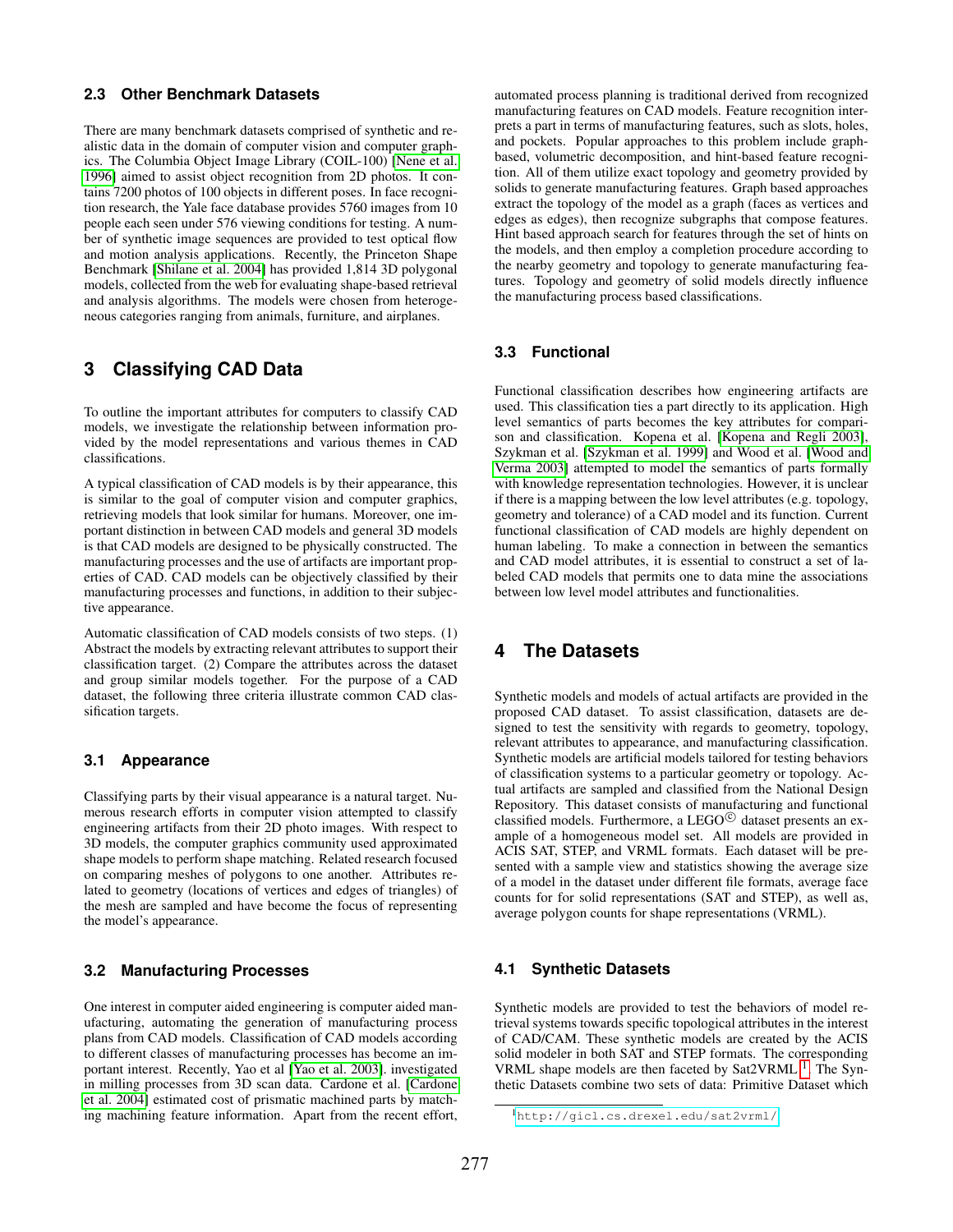contain models with variations of geometry; and Minor Topological Variation Dataset that includes objects with minor variations of topology.

#### **4.1.1 Primitive Dataset**

Cubes, cylinders, tori, and spheres with various deformations are created to test retrieval systems' behavior on topological and geometrical classifications among the same models. To distort just the geometry, but retaining topology, unit primitives are blended and scaled in *x*,*y*,*z* directions to create 296 models. The set consists of 101 cubes, 141 cylinders ,29 tori, 29 spheres. Two different classifications are produced:

- Group models by their types (Topologically similar groupings, e.g. groups: Cubes, Cylinders, Tori, and Spheres)
- Group models by their deformations (Geometrically similar groupings. e.g. groups:  $1 \times 1 \times 1$ ,  $2 \times 1 \times 2$  and  $1 \times 1 \times 4$ )

<span id="page-3-2"></span>Table 1: Statistics of the Primitive Dataset.

|                |               | Tuble 1. Building of the Frimm to Dunable |                    |
|----------------|---------------|-------------------------------------------|--------------------|
|                | #Models       | Avg. #Faces                               | Avg. #Polygons     |
| Tori           | 29            |                                           | 2356               |
| <b>Spheres</b> | 29            |                                           | 1146               |
| Cylinders      | 141           | 5                                         | 1000               |
| Cubes          | 101           | 22                                        | 848                |
| Total          | 300           |                                           |                    |
|                |               |                                           |                    |
|                | Avg. SAT size | Avg. STEP size                            | Avg. VRML size     |
| Tori           | 23KB          | 37KB                                      | 144KB              |
| <b>Spheres</b> | 12KB          | 20KB                                      | 72KB               |
| Cylinders      | 21KB          | 47KB                                      | 48KB               |
| Cubes          | 27KB          | 39KB                                      | 40KB               |
|                |               |                                           |                    |
| Groupings      | Tori          | <b>Spheres</b>                            | Cylinders<br>Cubes |



<span id="page-3-1"></span>Figure 1: Examples of Models from the Primitive Models Dataset.

Figure [1](#page-3-1) gives a sample view of this dataset, and Table [1](#page-3-2) shows a brief summary of this dataset it is available at:

[http://www.designrepository.org/datasets/primitives.tar.](http://www.designrepository.org/datasets/primitives.tar.gz) [gz](http://www.designrepository.org/datasets/primitives.tar.gz).

#### **4.1.2 Minor Topological Variation Dataset**

This dataset consists of rectangular boxes with a differing numbers of holes. They are designed to test the behavior of retrieval systems under minor topological variations. It evaluates the effect of varying simple features, such as holes on rectangular boxes.

Figure [2](#page-3-3) gives a sample view of the dataset and Table [2](#page-3-4) shows a brief summary of this dataset it is available at:

<http://www.designrepository.org/datasets/bricks.tar.gz> and

<http://www.designrepository.org/datasets/cubes.tar.gz>.

**Cubes-Holes** Sixteen (16) cubes were modeled with a different numbers of holes (1, 2, 3, or 4 holes). Holes were made with a different radii, in addition, each model is constructed with holes with the same radii. The models are organized into four groups by the number of holes in each model. Figure  $2(a)$  shows an example of a cube model from the dataset.

**Brick-Holes** Eleven (11) rectangular box models with zero to four holes of the same size in different locations were created: one model with no holes, four models with one hole, three models with two holes, two models with three holes, and one model with four holes, as shown in Figure [2\(b\).](#page-3-6) Similar to the previous dataset, the models were grouped by their respective number of holes.

Table 2: Statistics of the Minor Topological Variation Dataset.

<span id="page-3-5"></span><span id="page-3-4"></span>

|                         | #Models      | Avg. #Faces   | Avg. #Polygons                 |
|-------------------------|--------------|---------------|--------------------------------|
| <b>Bricks</b>           | 11           | 8             | 194                            |
| Cubes                   | 16           | 9             | 263                            |
| Total                   | 27           |               |                                |
|                         |              |               |                                |
|                         | Avg SAT size | Avg STEP size | Avg VRML size                  |
| <b>Bricks</b>           | 6KB          | 17KB          | 10KB                           |
| Cubes                   | 6KB          | 19KB          | 12KB                           |
| (a)<br>А<br>two         | holed        | $\sigma$      | (b) One and three holed bricks |
| from<br>cube            | the          |               | from Brick-Holes dataset.      |
| Cubes-Holes<br>dataset. |              |               |                                |

<span id="page-3-6"></span><span id="page-3-3"></span>Figure 2: Examples of Models from the Minor Topological Variation Dataset.

#### <span id="page-3-0"></span>**4.2 Actual Artifacts Dataset**

In addition to synthetic models, models of actual artifacts are also provided, namely, mechanical engineering parts available from the National Design Repository and  $LEGO^{\circledcirc}$  pieces. The National Design Repository models were sampled from industrial CAD data and grouped under multiple classification schemes. LEGO $^{\circ}$  parts and assemblies are provided as an example of homogeneous part families with repeating features. In addition, models with various settings of fidelity are provided for benchmarking the retrieval techniques that operate on models in polyhedral representation.

#### **4.2.1 The National Design Repository Dataset**

CAD models in this dataset are collected from industry, and can be obtained through the publicly available National Design Repository. Two sets of models are hand classified under two classification schemes: (1) Manufacturing classification, a binary classification for prismatic machined or cast-then-machined parts. (2) Functional classification, a multi-category classification of brackets, gears, screws, springs, nuts, housing, and linkage arms. A sample view of the National Design Repository CAD models is shown in Figure [3.](#page-4-0)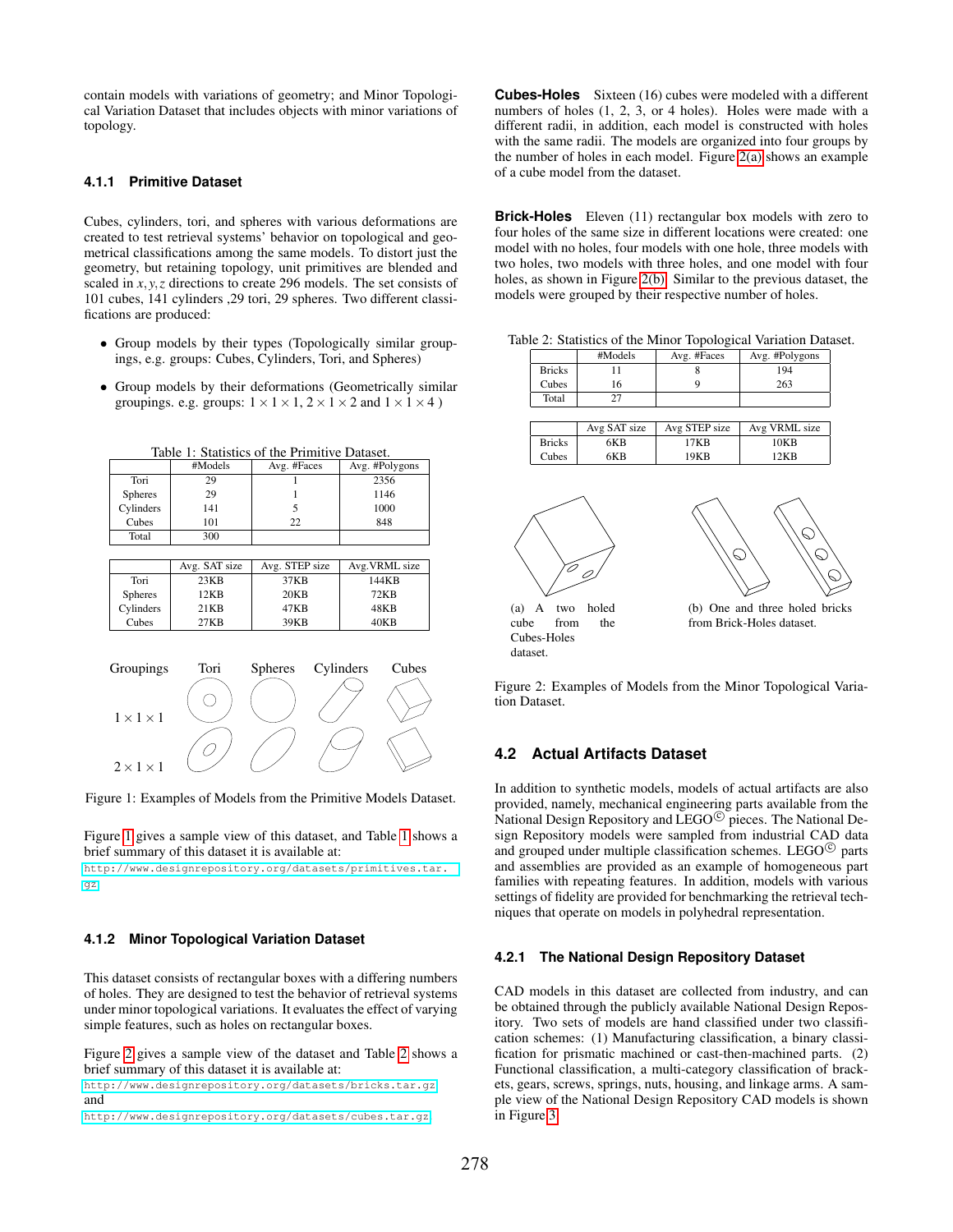

<span id="page-4-0"></span>Figure 3: Examples of Models from the National Design Repository.

**Manufacturing Classification Dataset** This dataset was classified by hand into (1) prismatic machined parts and (2) parts that are first cast and then have their finishing features machined. The engineering rationale in this classification is that parts that are exclusively machined are usually high-precision parts, or parts made in small batches (i.e., for custom jobs). Cast-then-machined parts are typically from larger production runs and generally have much looser tolerance considerations for the non-machined surfaces of the object. In this case the investment of the physical plant is larger, as is the manufacturing production plan (i.e., one needs to machine a mold with which to do casting). Figure [4](#page-4-1) shows a sample of this dataset, and Table [3](#page-4-2) shows a brief summary of this dataset it is available at:

<http://www.designrepository.org/datasets/machined.tar.bz2> and

<http://www.designrepository.org/datasets/cast.tar.bz2>.

<span id="page-4-2"></span>Table 3: Statistics of the Manufacturing Classification Dataset.

|                      | #Models         | Avg. #Faces | Avg. #Polygons |
|----------------------|-----------------|-------------|----------------|
| Prismatic Machined   | 56              | 106         | 3600           |
| Casted-then-Machined | 54              | 80          | 3447           |
| Total                | $\overline{10}$ |             |                |
|                      |                 |             |                |

|                      | Avg. SAT size | Avg. STEP size | Avg. VRML size |
|----------------------|---------------|----------------|----------------|
| Prismatic Machined   | 146KB         | 233KB          | 162KB          |
| Casted-then-Machined | 277KB         | 314KB          | 159KB          |

**Functional Classification Dataset** This dataset consists of seven groups of models. Seventy (70) models are hand classified by their role in mechanical systems. For instance, brackets are overhanging members that project from a structure and are usually designed to support a vertical load or to strengthen an



<span id="page-4-1"></span>Figure 4: Examples of Models from the Manufacturing Classification Dataset.

angle. Linkage arms are motion transferring components from the spectrometer assembly. Nuts, Screws, and Blots are commonly used fasteners. Figure [5](#page-5-0) shows a sample of this dataset, and Table [4](#page-5-1) shows a brief summary of this dataset it is available at:

[http://www.designrepository.org/datasets/functional.tar.](http://www.designrepository.org/datasets/functional.tar.bz2) [bz2](http://www.designrepository.org/datasets/functional.tar.bz2).

## **4.2.2 LEGO <sup>c</sup> Dataset**

The LEGO $\odot$  dataset aims to provide a benchmark for a part family composed of homogeneous features. This dataset consists of LEGO $\circledcirc$  pieces from the popular LEGO $\circledcirc$  Mindstorms $\circledcirc$  robotics kit. The remarkable characteristic of this dataset is that all  $LEGO^{\odot}$ components are composed with a fixed set of features. In addition, these features exhibit explicit interactions between one another. For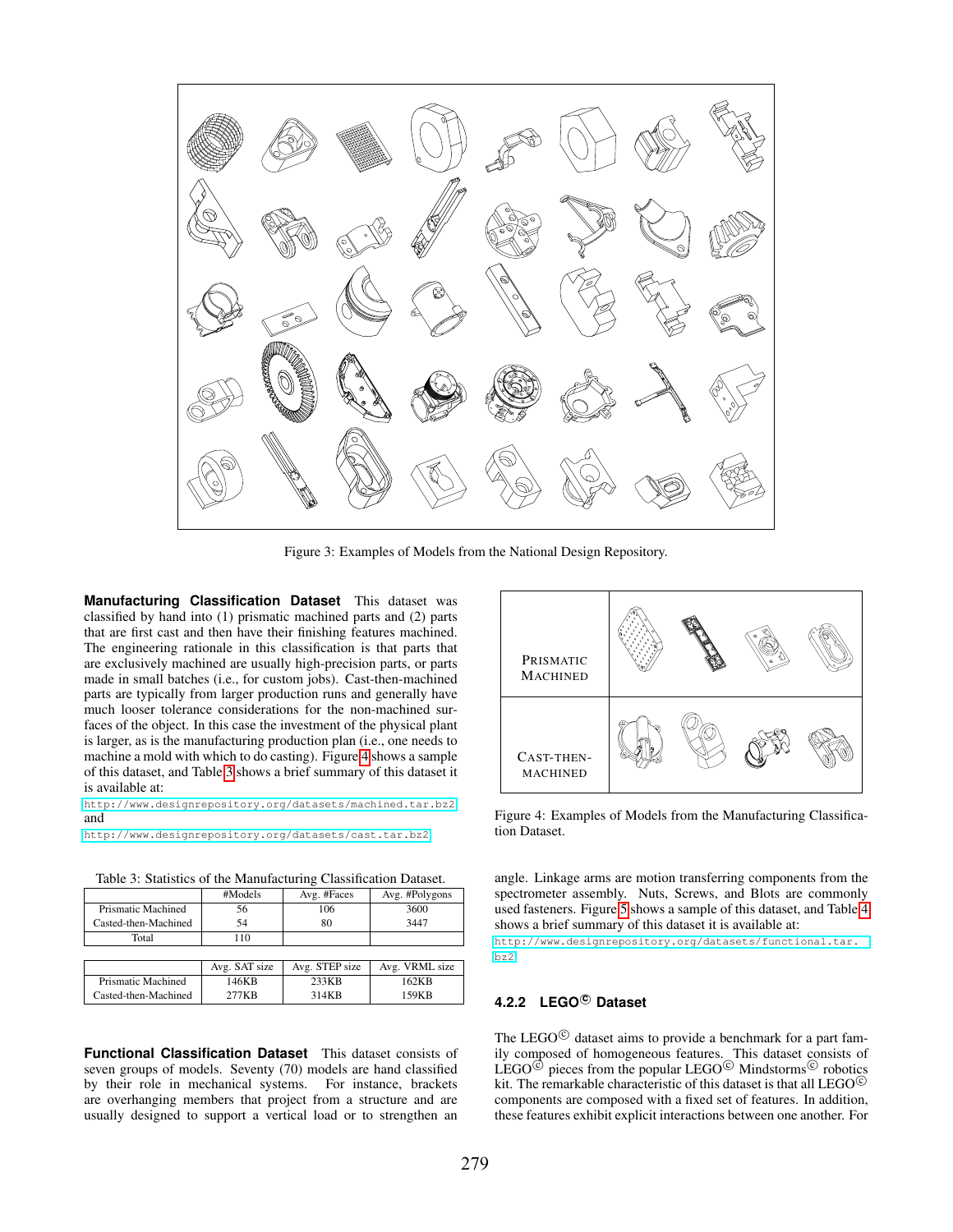|                         | #Models       | Avg. #Faces    | Avg. #Polygons |
|-------------------------|---------------|----------------|----------------|
| <b>Brackets</b>         | 9             | 45             | 911            |
| Gears                   | 12            | 169            | 4045           |
| Housings                | 6             | 218            | 5141           |
| Linkage Arms            | 13            | 30             | 1282           |
| <b>Nuts</b>             | 7             | 8              | 518            |
| Screws and Blots        | 18            | 15             | 431            |
| Springs                 | 5             | 161            | 7933           |
| Total                   | 70            |                |                |
|                         |               |                |                |
|                         | Avg. SAT size | Avg. STEP size | Avg. VRML size |
| <b>Brackets</b>         | 56KB          | 100KB          | 41KB           |
| 458KB<br>Gears          |               | 525KB          | 191KB          |
| Housings                | 300KB         |                | 250KB          |
| Linkage Arms            | 62KB          |                | 57KB           |
| <b>Nuts</b><br>13KB     |               | 19KB           | 31KB           |
| <b>Screws and Blots</b> | 18KB          | 30KB           | 21KB           |
| 620KB<br>Springs        |               | 960KB          | 440KB          |

<span id="page-5-1"></span>Table 4: Statistics of Functional Dataset.

| opmigs                                          | 020N                 | 200           | <b>HAOIZD</b>   |
|-------------------------------------------------|----------------------|---------------|-----------------|
|                                                 |                      |               |                 |
| <b>FUNCTIONAL</b><br>CLASSIFICA-<br><b>TION</b> | - 50<br>Linkage Arms | Housings      | <b>Brackets</b> |
| <b>Nuts</b>                                     | Gears                | <b>Screws</b> | Springs         |

<span id="page-5-0"></span>Figure 5: Examples of Models from the Functional Classification Dataset.

instance, a pin on the top of the plate can fit in a hole on another piece. Forty seven  $(47)$  LEGO<sup>©</sup> components were modeled in ACIS and classified into four categories according to their appearance. The groups are named as follows: plates, wheels and gears, cylindrical parts and X-shape axles. Figure [6](#page-5-2) gives a sample view of the dataset, and Table [5](#page-5-3) shows a brief summary of this dataset it is available at:

<http://www.designrepository.org/datasets/legos.tar.gz>.

<span id="page-5-3"></span>Table 5: Statistics of the LEGO<sup>©</sup> Dataset.

|                          | #Models | Avg. #Faces | Avg. #Polygons |
|--------------------------|---------|-------------|----------------|
| Plates                   | 30      | 69          | 3328           |
| Wheels-Gears             |         | 256         | 2536           |
| <b>Cylindrical Parts</b> | Ω       | 30          | 886            |
| X-Shape Axles            |         | 10          | 204            |
| Total                    |         |             |                |

|                          | Avg. SAT size | Avg. STEP size | Avg. VRML size |
|--------------------------|---------------|----------------|----------------|
| Plates                   | 40KB          | 130KB          | 146KB          |
| Wheels-Gears             | 40KB          | 63KB           | 14KB           |
| <b>Cylindrical Parts</b> | 43KB          | 94KB           | 57KB           |
| X-Shape Axles            | 8KB           | 24KB           | 10KB           |

The performance of retrieval systems on the models with homogeneous features can be assessed by the LEGO $\odot$  dataset. This dataset is designed to be especially useful for systems employing feature extraction in the process of retrieval.



<span id="page-5-2"></span>Figure 6: Examples of the LEGO $\circ$  Dataset.

#### **4.2.3 Variable Fidelity Dataset**

Lastly, a set of models with various fidelity settings is included to test the robustness of shape based retrieval systems. Polygon mesh representation of the CAD data can serve as a means to compare CAD models between different file formats. This allows shape based model techniques to compare CAD models created by different CAD systems without complex data exchange. Due to the approximated nature of shape models, the fidelity of shape models depends on the granularity of the faceting process.

To create this dataset, 40 CAD models classified by part families were used. Each of them was faceted by ACIS for three instances with different normal tolerances (50, 15, 5), resulting in 120 models. Figure [7](#page-6-0) shows the mesh of an example model under different fidelity settings. Lowering the normal tolerance will cause the faceting component to approximate a parametric surface with more polygons, hence increasing the fidelity of the resulting shape model. Ideally, a robust retrieval system should be indifferent to fidelity variations of meshes. Models in this dataset are only provided in VRML format, because fidelity only affects the approximated mesh representation of a model. Table [6](#page-5-4) shows a brief summary of this dataset it is available at:

[http://www.designrepository.org/datasets/refinement.tar.](http://www.designrepository.org/datasets/refinement.tar.gz) [gz](http://www.designrepository.org/datasets/refinement.tar.gz).

<span id="page-5-4"></span>Table 6: Statistics of Variable Fidelity Dataset.

|        | # Models | Avg. # Polygons | Avg VRML size |
|--------|----------|-----------------|---------------|
| High   | 40       | 18416           | 850KB         |
| Normal | 40       | 5908            | 275KB         |
| Low    | 40       | 2699            | 117KB         |
| Total  | 120      |                 |               |

## **5 Evaluation Procedure**

The datasets is used to show and compare characteristics of different retrieval techniques. The following experiments aim to show how the proposed dataset does test retrieval techniques in the interest of CAD/CAM.

#### **5.1 Experimental Protocol**

Nine solid and shape based comparison techniques were evaluated.

- Shape based techniques
	- Shape distributions (SD). [\[Osada et al. 2002\]](#page-11-3)
	- Shape distributions with point pair classifications (SD-Class). [\[Ip et al. 2002\]](#page-9-6)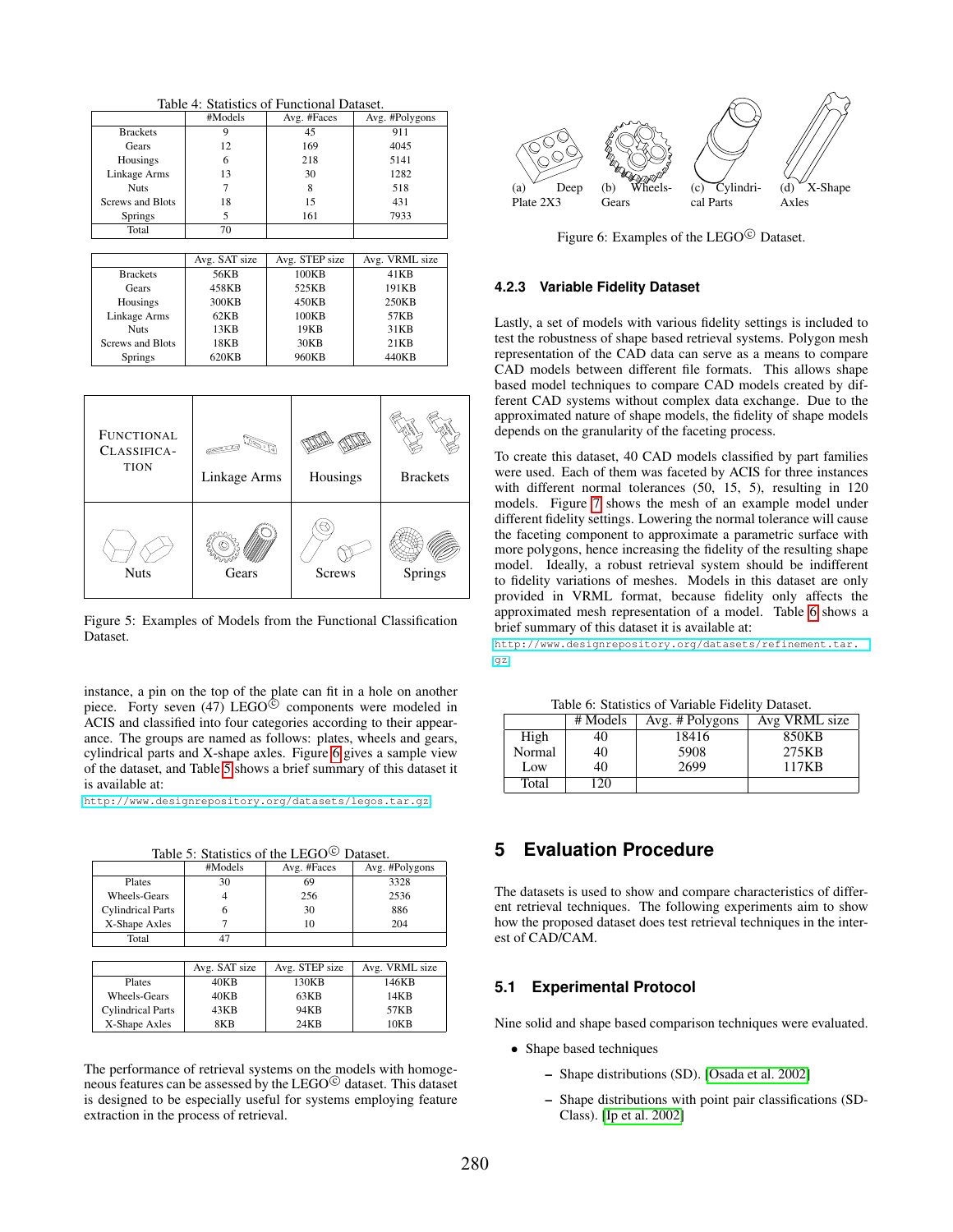



(b) Normal Fidelity, Normal Tolerance = 15



(c) High Fidelity, Normal Tolerance = 5

<span id="page-6-0"></span>Figure 7: Variable Fidelity Dataset. Three Copies of the Same Model under Different Fidelity settings.

- Reeb graph comparison (Reeb). [\[Hilaga et al. 2001\]](#page-9-5)
- Shape distributions with weights learning (SD-Learn). [\[Ip et al. 2003\]](#page-9-7)
- Scale-Space comparison (Scale-Space). [\[Bespalov et al.](#page-8-0) [2003\]](#page-8-0)
- Solid based techniques
	- B-Rep based techniques
		- ∗ Invariant topological vector (ITV). [\[McWherter](#page-11-1) [et al. 2001\]](#page-11-1)
		- ∗ Eigenspace indexing on B-Rep graphs (Eigen-BRep). [\[Peabody 2002\]](#page-11-11)
	- Feature based techniques
		- ∗ Model dependency graph approximate matching (MDG). [\[Cicirello and Regli 2002\]](#page-9-3)
		- ∗ Eigenspace indexing on machining feature interaction graphs (Eigen-Feat). [\[Peabody 2002\]](#page-11-11)

Note that feature based techniques are only applicable to models of actual artifacts with explicit machining feature interactions. Feature based experiments were not performed on synthetic datasets nor LEGO $\odot$  dataset, as they either contain no machining feature (primitive datasets) or the features do not interact (Minor topological variation dataset, LEGO<sup>©</sup> datasets).

Machining features and feature interactions of actual artifacts were extracted by Honeywell FM&T's FBMach feature recognition system. FBMach decomposes an ACIS part into STEP AP 224 volumetric machining features. These features are typically used for process planning and for programming CNC machine tools. Feature interaction graphs and model dependency graphs used by, respectively, the Eigen-Feat and MDG techniques, are constructed by using these FBMach features. The recognized machining features map to the graph's vertices. Interactions between the features were detected by testing intersections among the feature volumes. These interactions map to the edges and complete the respective graphs.

The performance of various techniques are evaluated by the *k*nearest neighbor classification (*k*NN), and conventional recall and precision measures for evaluating information retrieval systems. The recall and precision values at different thresholds are computed as follows:

$$
recall = \frac{Retrieved \ and \ Relevant \ models}{Relevant \ models}
$$

*precision* = *Retrieved and Relevant models Retrieved models*

The *k*NN classification labels a query model with the categories of its *k* closest neighbors, where *k* is the threshold for classification. The numbers of labeled categories potentially increase and decrease with respect to *k*.

Under this experimental setting, the factors of recall and precision computation become:

- *Relevant models*: The number of models that fall in to same category as the query model.
- *Retrieved models*: The number of models returned by a query.
- *Retrieved and Relevant models*: The number of models returned and that fell into the same category as the query model.

*Recall* and *precision* values were first computed per model at different *k* values. For each *k*, the arithmetic mean of the *recall* and *precision* between all models in a dataset was used as a representative value. To illustrate the results, *precision* is plotted against *recall* on different datasets and comparison techniques.

Ideally, a retrieval system should retrieve as many relevant models as possible, both high precision as well as high recall are desirable. A precision-recall graph plots *precision* against *recall*. It shows the trade-off between precision and recall. Trying to increase recall, typically, introduces more irrelevant models into the retrieved set, thereby reducing precision. Rightward and upward precision-recall curves indicates a better performance.

## **5.2 Experimental Results**

Rather than having a competitive evaluation to demonstrate one retrieval technique outperforming the others, experimental results show each retrieval technique possesses different strengths producing satisfactory performance on some but not all synthetic model evaluations. Under the manufacturing classification dataset of actual artifacts, all evaluated techniques produced unsatisfactory performance, indicating there is a need for further research in the interest of CAD/CAM models retrieval.

#### **5.2.1 Synthetic Datasets**

**Cube-Holes and Brick-Holes Dataset** On this topologically invariant synthetic datasets, graph and solid model based ITV and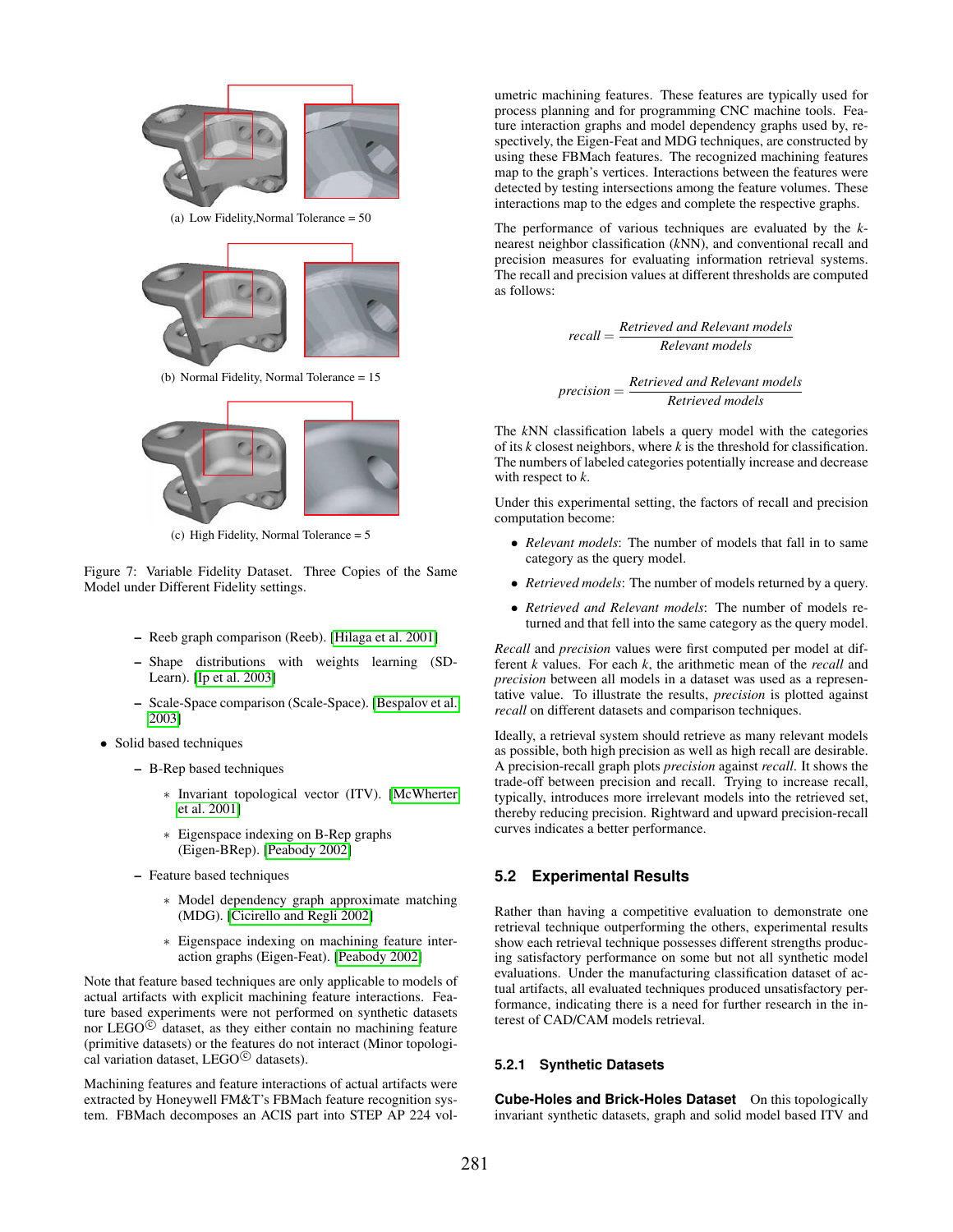Eigen-BRep performed the best on the Cube-Holes, Figure [8\(a\),](#page-8-2) and Brick-Holes, Figure [8\(b\).](#page-8-3) However, reeb graph technique performed better than the other shape based techniques. In these two datasets, models are composed with either holes in different locations or different diameters exclusively. The results demonstrated the difference in topological sensitivity in between solid, graph and shape based techniques. Solid and graph based ITV and Eigen-BRep captured better invariant topology. Among shape based techniques, the reeb graph technique produced a better precision recall than the other shape based techniques.

**Primitive Dataset** Under deformation classifications, shapebased techniques, and namely the shape distribution technique was the most effective one, as shown in Figure [8\(d\),](#page-8-4) whereas ITV and Eigen-BRep performed the best on type classification of the primitives, Figure  $8(c)$ .

The deformation classification grouped models based on their geometry. For instance, unit primitives were grouped together, long cylinders, and long bricks formed another group. Shape distribution technique performed best on this classification as it was sensitive to gross geometric similarities between models.

Type classification grouped models together according to their topology. For example, bricks, cylinders and ellipsoids formed different categories. ITV, Eigen-BRep capture similar topological structures and are the most effective techniques for this classification.

The primitive dataset demonstrated that the performance of retrieval techniques depends on the model classification schema. Moreover, the performance of retrieval techniques can vary drastically.

#### **5.2.2 Actual Artifacts Datasets**

**Manufacturing Classification Dataset** All retrieval techniques performed similarly on manufacturing classification dataset, Figure [9\(a\).](#page-9-11) However, Eigen-Feat and MDG show slightly better performance than the rest of the techniques. The precision fell to 50%, which is close to random for binary classifications, at a low recall rate, showing the techniques are not able to classify the models properly. The result questions the discrimination power of the tested techniques on prismatic machined and cast-then-machined classifications, indicating that there is a need for further work for this classification.

**Functional Classification Dataset** In contrast to manufacturing classification dataset, the performance of retrieval techniques remained steady, with the exception of scale-space and MDG retrieval, Figure [9\(b\).](#page-9-12) A steep slope of the precision-recall curve shows the technique's precision was low even under low recall settings.

**LEGO <sup>c</sup> Dataset** The Scale-space technique performed slightly better on the LEGO $^{\circ}$  dataset than the other techniques with a high recall settings, Figure [9\(c\).](#page-9-13) The LEGO<sup>C</sup> dataset provides an example of models comprised of repeating features. This special property allows the scale-space technique to extract the repeating features during its decomposition process.

**Variable Fidelity Dataset** The precision-recall performance of shape based techniques remained stable, despite the variable fidelity of mesh models. In the evaluations of this dataset, the performance

of each technique was compared against itself across meshes of different fidelity settings, Figure [10.](#page-10-3) In addition, the performance of the techniques was compared against one another for each fidelity setting, Figure [11.](#page-11-12) In Figure [10,](#page-10-3) no significant performance degradation is noticed among reeb graph and shape distribution techniques, where scale-space retrieval improved as the mesh fidelity increased. Figure [11](#page-11-12) shows that the techniques maintained relative performance across different fidelity settings. However, there was a slight change in performance for scale-space and reeb graph techniques: scale-space was relatively less accurate on lower fidelity meshes while reeb graph gains in relative accuracy on low fidelity meshes. (Solid based techniques using parametric models as input are irrelevant for this test.)

# <span id="page-7-0"></span>**6 Discussion**

While the results, as expected, reveal a wide variability in the performance of the different techniques across different datasets, some observations can be made.

- Boundary Representations are very useful. In Figures [8\(](#page-8-6)ac), techniques based on the boundary representation data structure of the CAD object dominate techniques based on a mesh-based representation. Much of the current literature chooses to ignore the traditional CAD representation and attempt to perform matching and search using only low level voxel or faceted representations. This data would indicate that reverting to a VRML mesh when a boundary representation is available creates uniformly poorer results. All CAD objects have a boundary representation inside the CAD environment, hence this data argues for improving how the boundary representation, whenever it is available, can be better used for matching.
- Manufacturing classifications are an open challenge problem. Figure [9\(a\)](#page-9-11) shows that all of the techniques perform unacceptably when asked to classify objects as cast or prismatically machined parts. Readers may feel that this distinction is too subtle, in actuality this distinction is readily identifiable in the micro-geometry of the objects themselves. Further, this a binary classification—the simplest possible. Considerable research needs to be performed before classifiers will be able to distinguish among objects across a wider variety of manufacturing processes.
- Functional classifications are an open challenge problem. Figure [9\(b\)](#page-9-12) shows mediocre results when the techniques are asked to discriminate among objects of different functional classes. It is a common maxim that shape follows function in engineering, not vice versa. Hence, it is not surprising that trying to distinguish functional classes from shape would prove hard. However, it is surprising that these techniques would perform so poorly when given a set of functional classes (Figure [5\)](#page-5-0) that are so distinct in shape.
- Develop more feature-based techniques. The bright spot in Figure [9\(a\)](#page-9-11) is that the two techniques that compare objects based on machining features performed the best at discriminating across manufacturing processes. We believe this indicates that a more fine-tuned feature set and feature recognition method could produce significantly better discrimination across classes. Further, if we could be given features that related to engineering function, we would expect the feature-based techniques to dominate in example of Figure [9\(b\)](#page-9-12) as well.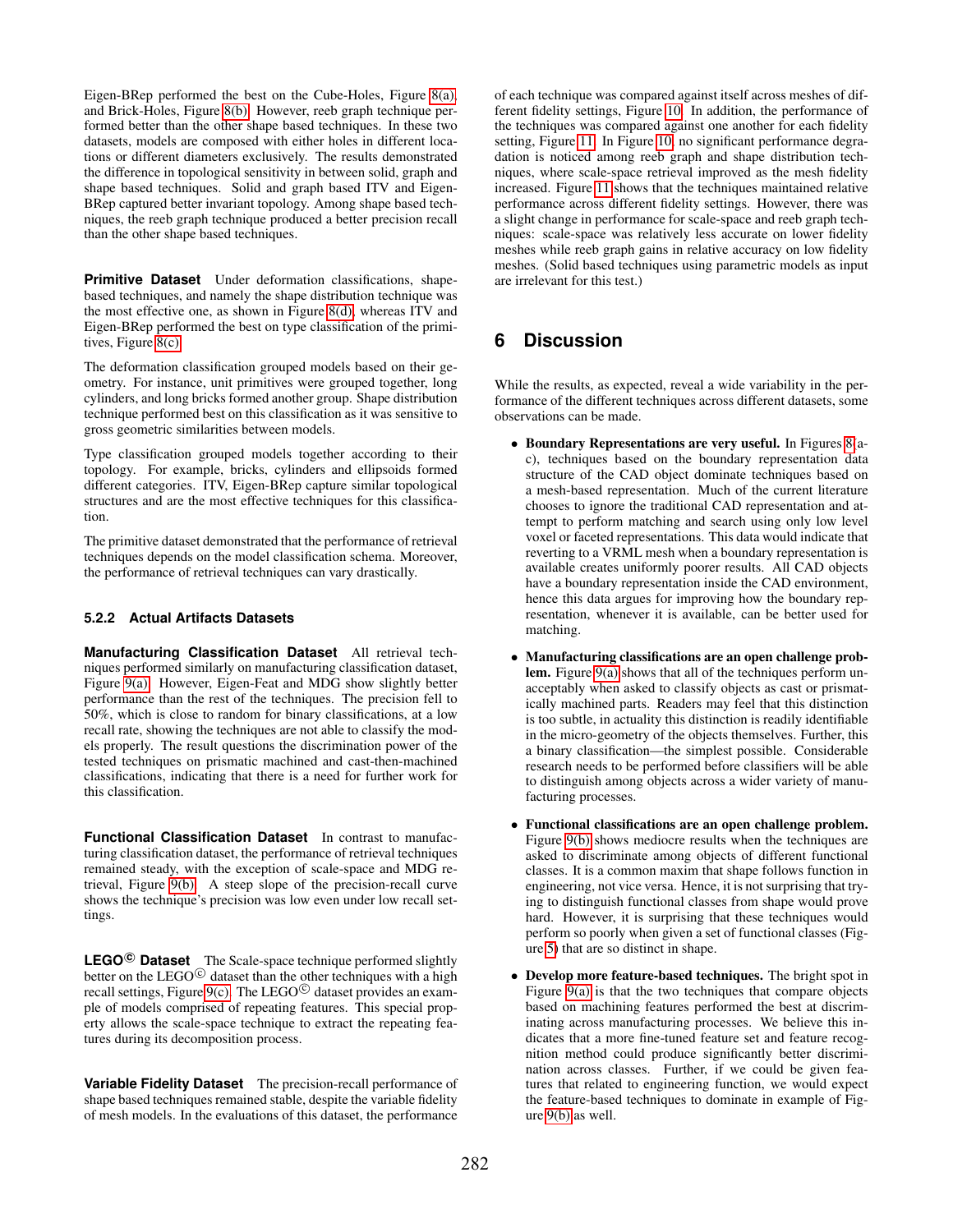<span id="page-8-2"></span>

<span id="page-8-6"></span><span id="page-8-3"></span>Figure 8: Precision-Recall Graphs on Synthetic Datasets.

<span id="page-8-5"></span>It is important to note that the experiments in this paper look at only those techniques that operate on topology and geometry data. Techniques based on voxelization (Zernikie descriptors, spherical harmonics, etc) are not suitable for these datasets.

# **7 Conclusions**

This paper introduced several datasets for use in comparing the performance of 3D search techniques in the domain of CAD models. Based on these datasets, the paper presents a study of nine (9) different 3D shape and solid model matching techniques and their performances on these datasets. In general, most of the technique performed poorly on CAD objects. Based on these results, the authors offer several challenges for future work in Section [6.](#page-7-0)

A contribution of this research is the establishment standard datasets for evaluating model retrieval techniques on CAD/CAM artifacts. Additionally, we provided datasets that test the topological and geometrical sensitivity of retrieval techniques, as well as those that illustrate the challenges of multiple classifications. It is our belief that these CAD datasets can provide a standard and accessible testbed to facilitate the development, comparison, and evaluation of model retrieval techniques of interest in the CAD/CAM <span id="page-8-4"></span>domain.

## **Acknowledgment**

This work was supported in part by National Science Foundation (NSF) CAREER Award CISE/IIS-9733545 and Office of Naval Research (ONR) Award No. N00014-01-1-0618. Any opinions, findings, and conclusions or recommendations expressed in this material are those of the author(s) and do not necessarily reflect the views of the National Science Foundation or the other supporting government and corporate organizations.

## **References**

- <span id="page-8-0"></span>BESPALOV, D., SHOKOUFANDEH, A., REGLI, W. C., AND SUN, W. 2003. Scale-space representation and classification of 3d models. *JCISE 3* (Dec), 315–324.
- <span id="page-8-1"></span>CARDONE, A., GUPTA, S. K., AND KARNIK, M. 2003. A survey of shape similarity assessment algorithms for product design and manufacturing applications. *JCISE 3* (June), 109–118.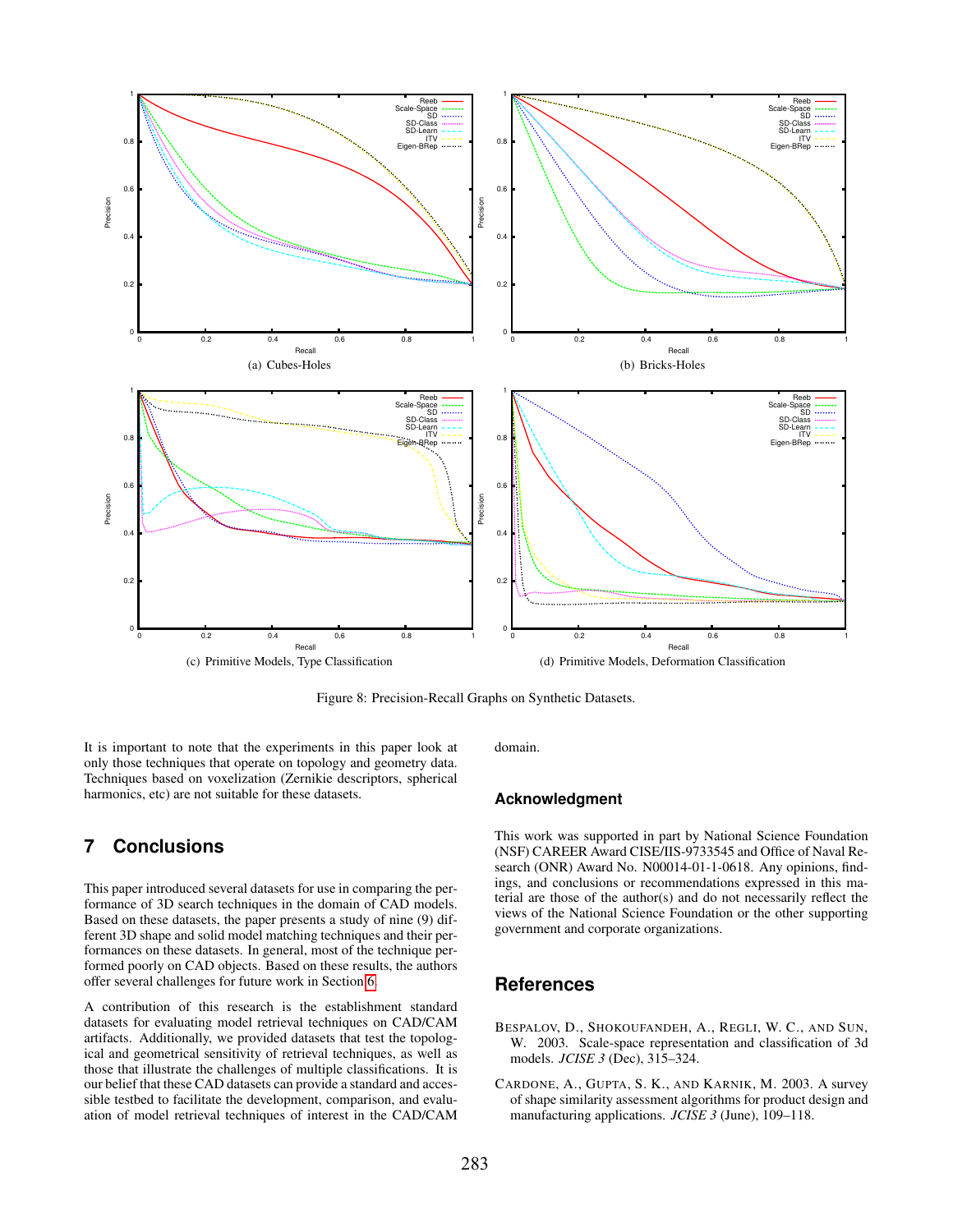<span id="page-9-11"></span>

<span id="page-9-13"></span><span id="page-9-12"></span>Figure 9: Precision-Recall Graphs on Actual Artifacts Datasets.

- <span id="page-9-4"></span>CARDONE, A., GUPTA, S. K., AND KARNIK, M. 2004. Identifying similar parts for assisting cost estimation of prismatic machined parts. In *ASME DETC 2004 Design for Manufacturing Conference*.
- <span id="page-9-2"></span>CICIRELLO, V., AND REGLI, W. C. 1999. Resolving nonuniqueness in design feature histories. In *Fifth Symposium on Solid Modeling and Applications*, ACM Press, New York, NY, USA, D. Anderson and W. Bronsvoort, Eds., ACM.
- <span id="page-9-3"></span>CICIRELLO, V., AND REGLI, W. C. 2002. An approach to a feature-based comparison of solid models of machined parts. *AIEDAM 16*, 5 (November), 385–399.
- <span id="page-9-1"></span>ELINSON, A., NAU, D. S., AND REGLI, W. C. 1997. Featurebased similarity assessment of solid models. In *Fourth Symposium on Solid Modeling and Applications*, ACM Press, New York, NY, USA, C. Hoffman and W. Bronsvoort, Eds., ACM, 297–310.
- <span id="page-9-0"></span>HAN, J.-H., REGLI, W. C., AND PRATT, M. J. 2000. Algorithms for feature recognition from solid models: A status report. *IEEE Trans. on Robotics and Automation 16*, 6 (December), 782–796.
- <span id="page-9-5"></span>HILAGA, M., SHINAGAWA, Y., KOHMURA, T., AND KUNII, T. L. 2001. Topology matching for fully automatic similarity estima-

tion of 3d shapes. In *SIGGRAPH*, ACM Press, New York, NY, USA, ACM, 203 – 212.

- <span id="page-9-6"></span>IP, C. Y., LAPADAT, D., SIEGER, L., AND REGLI, W. C. 2002. Using shape distributions to compare solid models. In *Seventh Symposium on Solid Modeling and Applications*.
- <span id="page-9-7"></span>IP, C. Y., SIEGER, L., REGLI, W. C., AND SHOKOUFANDEH, A. 2003. Automated learning of model classifications. In *Eighth Symposium on Solid Modeling and Applications*, 322–27.
- <span id="page-9-8"></span>IYER, N.AND KALYANARAMAN, Y., LOU, K., JAYANTI, S., AND RAMANI, K. 2003. A reconfigurable, intelligent 3d engineering shape search system part i: Shape representation. In *ASME DETC 2003 Computers and Information in Engineering Conference*.
- <span id="page-9-9"></span>IYER, N.AND KALYANARAMAN, Y., LOU, K., JAYANTI, S., AND RAMANI, K. 2003. A reconfigurable, intelligent 3d engineering shape search system part ii: Database indexing, retrieval and clustering. In *ASME DETC 2003 Computers and Information in Engineering Conference*.
- <span id="page-9-10"></span>IYER, N., JAYANTI, S., LOU, K., KALYANARAMAN, Y., AND RAMANI, K. 2005. Three dimensional shape searching: Stateof-the-art review and future trends. *CAD 37*, 5 (April), 509–530.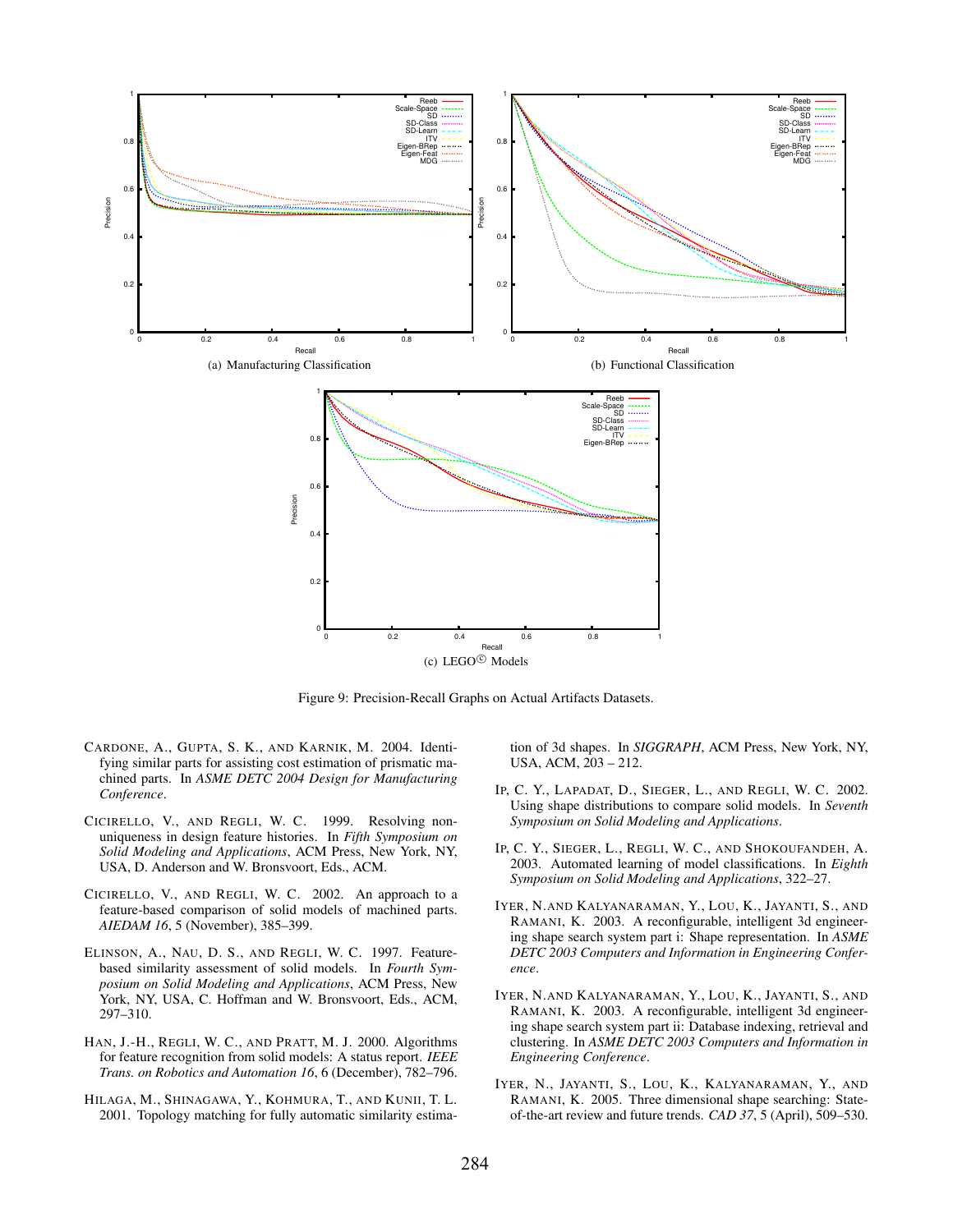

<span id="page-10-3"></span>Figure 10: Precision-Recall Graphs on Variable Fidelity Datasets. Each technique is Compared against Itself with Different Fidelity Settings.

<span id="page-10-1"></span>KAZHDAN, M., FUNKHOUSER, T., AND RUSINKIEWICZ, S. 2003. Rotation invariant spherical harmonic representation of 3d shape descriptors. In *Symposium on Geometry Processing*, 156–164.

<span id="page-10-2"></span>KOPENA, J. B., AND REGLI, W. C. 2003. Functional modeling of engineering designs for the semantic web. *IEEE Data Engineering Bulletin 26*, 4 (Dec), 55–62.

<span id="page-10-0"></span>KYPRIANOU, L. K. 1980. *Shape Classification in Computer Aided*